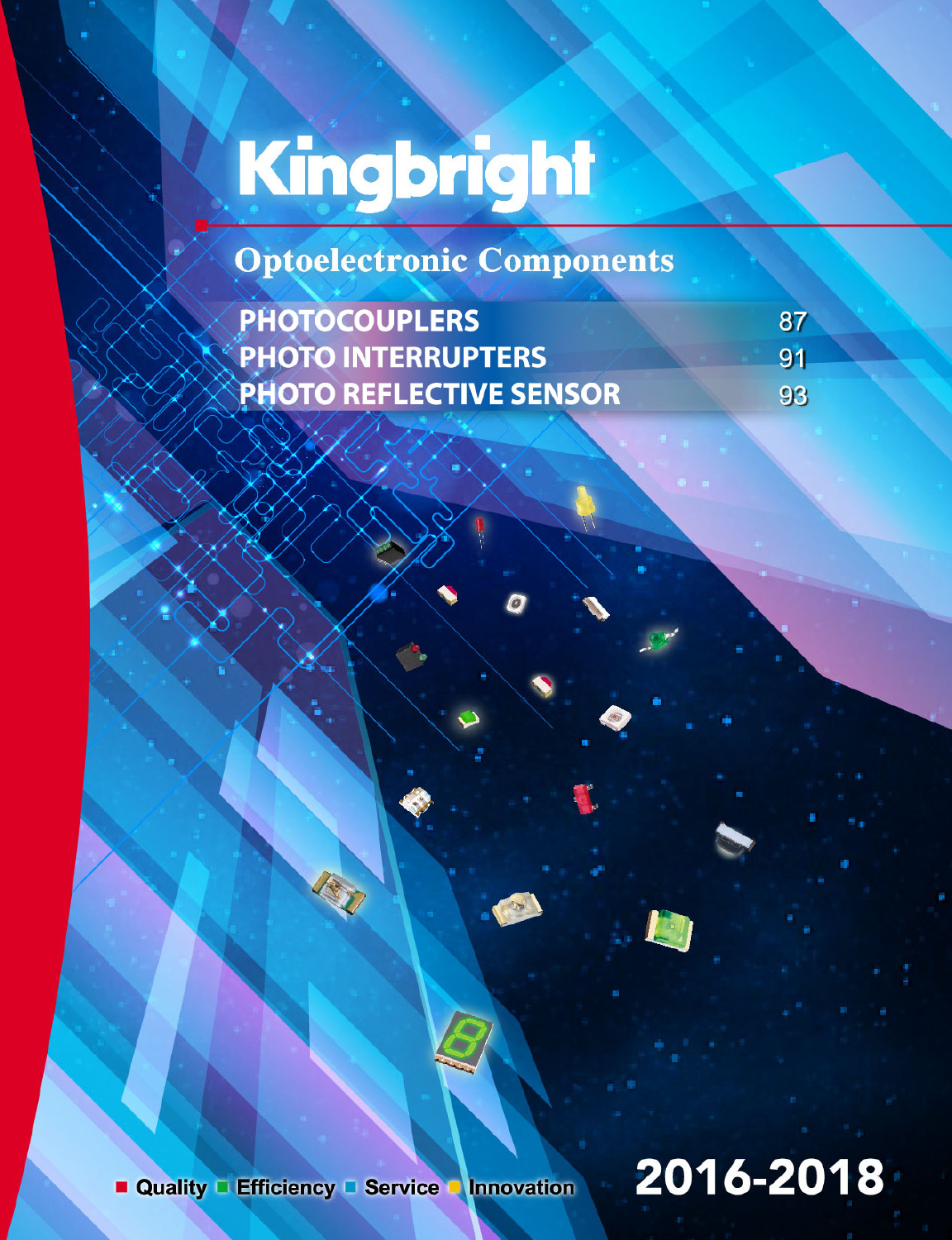#### **PHOTOCOUPLERS**

# Kingbright

|                       |                                                                        |                                                      |                                                                             | <b>Absolute Maximum Ratings</b>        |                                  |                              |      |                   | <b>Electrical Characteristics</b>    |                                                                         |                                                                    |
|-----------------------|------------------------------------------------------------------------|------------------------------------------------------|-----------------------------------------------------------------------------|----------------------------------------|----------------------------------|------------------------------|------|-------------------|--------------------------------------|-------------------------------------------------------------------------|--------------------------------------------------------------------|
| Part                  | <b>Pin</b>                                                             | <b>Safety</b>                                        |                                                                             | <b>Isolation</b>                       | <b>Collector</b>                 | $CTR$ %)                     |      |                   | $V(sat)$ (V)                         |                                                                         | Response Time (µs) Typ.                                            |
| <b>Number</b>         | <b>Configuration</b>                                                   | <b>Standards</b>                                     | <b>Features</b>                                                             | <b>Voltage(AC)</b>                     | <b>Emitter</b><br><b>Voltage</b> | IF=±1mA, V <sub>CE</sub> =5V |      |                   | IF= $\pm 20$ mA, I <sub>C</sub> =1mA |                                                                         | $VCE=2V, IC=2mA, RL=100\Omega$                                     |
|                       |                                                                        |                                                      |                                                                             | <b>Viso(Vrms)</b>                      | $V_{CEO}(V)$                     | Min.                         | Max. | Typ.              | Max.                                 | Tr.                                                                     | <b>Tf</b>                                                          |
| <b>KB814</b>          | 4 3<br>$\bf{r}$<br>$\overline{2}$<br>1.                                | <b>UL NO.E225308</b><br>&<br>VDE0884.<br>NO.40006364 | High<br>isolation<br>voltage<br>AC input<br>response                        | 5000                                   | 35                               | 20                           | 300  | 0.1               | 0.2                                  | $\overline{4}$                                                          | 3                                                                  |
|                       |                                                                        |                                                      |                                                                             | <b>Absolute Maximum Ratings</b>        |                                  |                              |      |                   | <b>Electrical Characteristics</b>    |                                                                         |                                                                    |
|                       |                                                                        |                                                      |                                                                             |                                        | <b>Collector</b>                 | $CTR$ %)                     |      | $V(sat)$ $(V)$    |                                      |                                                                         | Response Time (µs) Typ.                                            |
| Part<br><b>Number</b> | Pin<br>Configuration                                                   | <b>Safety</b><br><b>Standards</b>                    | <b>Features</b>                                                             | <b>Isolation</b><br><b>Voltage(AC)</b> | <b>Emitter</b>                   | IF= $±1mA, VCE=2V$           |      |                   | IF= $\pm 20$ mA, I <sub>C</sub> =5mA |                                                                         | VCE=2V, IC=10mA, RL=100Ω                                           |
|                       |                                                                        |                                                      |                                                                             | <b>Viso(Vrms)</b>                      | <b>Voltage</b><br>$V_{CEO}(V)$   | Min.                         | Max. | Typ.              | Max.                                 | Tr.                                                                     | <b>Tf</b>                                                          |
| KB8141                | 4<br>3<br>¥                                                            | <b>UL NO.E225308</b><br>&<br>VDE0884.<br>NO.40006364 | High<br>isolation<br>voltage<br>High<br>sensitivity<br>AC input<br>response | 5000                                   | 35                               | 600                          | 7500 | 0.8               | $\mathbf{1}$                         | 60                                                                      | 53                                                                 |
|                       |                                                                        |                                                      |                                                                             | <b>Absolute Maximum Ratings</b>        |                                  |                              |      |                   | <b>Electrical Characteristics</b>    |                                                                         |                                                                    |
| Part                  | Pin                                                                    | <b>Safety</b>                                        |                                                                             |                                        | <b>Collector</b>                 | $CTR$ %)                     |      |                   | $V(sat)$ (V)                         | Response Time (µs) Typ.                                                 |                                                                    |
| <b>Number</b>         | <b>Configuration</b>                                                   | <b>Standards</b>                                     | <b>Features</b>                                                             | <b>Isolation</b><br><b>Voltage(AC)</b> | <b>Emitter</b>                   | IF=1mA, $V_{CE}$ =2V         |      | IF=20mA, $IC=5mA$ |                                      | V <sub>CE</sub> =2V, I <sub>C</sub> =10mA, R <sub>L</sub> =100 $\Omega$ |                                                                    |
|                       |                                                                        |                                                      |                                                                             | <b>Viso(Vrms)</b>                      | <b>Voltage</b><br>$V_{CEO}(V)$   | Min.                         | Max. | Typ.              | Max.                                 | Tr.                                                                     | <b>Tf</b>                                                          |
| <b>KB815</b>          | रू<br>क<br>$\overline{2}$                                              | <b>UL NO.E225308</b><br>&<br>VDE0884.<br>NO.40006364 | High<br>isolation<br>voltage<br>High<br>sensitivity                         | 5000                                   | 35                               | 600                          | 7500 | 0.8               | $\mathbf{1}$                         | 60                                                                      | 53                                                                 |
|                       |                                                                        |                                                      |                                                                             | <b>Absolute Maximum Ratings</b>        |                                  |                              |      |                   | <b>Electrical Characteristics</b>    |                                                                         |                                                                    |
|                       |                                                                        |                                                      |                                                                             |                                        | <b>Collector</b>                 | $CTR$ %)                     |      |                   | $V(sat)$ $(V)$                       |                                                                         | Response Time (µs) Typ.                                            |
| Part<br><b>Number</b> | <b>Pin</b><br>Configuration                                            | <b>Safety</b><br><b>Standards</b>                    | <b>Features</b>                                                             | <b>Isolation</b><br><b>Voltage(AC)</b> | Emitter                          | IF=5mA, $V_{CE}$ =5V         |      |                   | IF=20mA, $I_C$ =1mA                  |                                                                         | $\overline{V_{CE}}$ =2V, I <sub>C</sub> =2mA, R <sub>L</sub> =100Ω |
|                       |                                                                        |                                                      |                                                                             | Viso(Vrms)                             | Voltage<br>$V_{\text{CEO}}(V)$   | Min.                         | Max. | Typ.              | Max.                                 | Tr.                                                                     | <b>Tf</b>                                                          |
| <b>KB816</b>          | 4 <sub>3</sub><br>$\frac{1}{\gamma}$<br>$\blacktriangleright$ $\vdash$ | UL NO.E225308<br>&<br>VDE0884.<br>NO.40006364        | High<br>isolation<br>voltage<br>High<br>collector-<br>emitter<br>voltage    | 5000                                   | 70                               | 50                           | 600  | 0.1               | $0.2\,$                              | 4                                                                       | $\sqrt{3}$                                                         |
|                       |                                                                        |                                                      |                                                                             | <b>Absolute Maximum Ratings</b>        |                                  |                              |      |                   | <b>Electrical Characteristics</b>    |                                                                         |                                                                    |
| Part                  | Pin                                                                    | <b>Safety</b>                                        |                                                                             | <b>Isolation</b>                       | <b>Collector</b>                 | $CTR(\%)$                    |      |                   | $V(sat)$ (V)                         |                                                                         | Response Time (µs) Typ.                                            |
| <b>Number</b>         | <b>Configuration</b>                                                   | <b>Standards</b>                                     | <b>Features</b>                                                             | <b>Voltage(AC)</b>                     | <b>Emitter</b><br>Voltage        | IF=5mA, V <sub>CE</sub> =5V  |      |                   | IF=20mA, $I_C$ =1mA                  |                                                                         | $V_{CE}$ =2V, I <sub>C</sub> =2mA, R <sub>L</sub> =100 $\Omega$    |
|                       |                                                                        |                                                      |                                                                             | Viso(Vrms)                             | $V_{CEO}(V)$                     | Min.                         | Max. | Typ.              | Max.                                 | Tr.                                                                     | Tf                                                                 |
| <b>KB817</b>          | 4 <sub>3</sub><br>$^{\prime\prime}$<br>$\bigstar$<br>2                 | <b>UL NO.E225308</b><br>&<br>VDE0884.<br>NO.40006364 | High<br>isolation<br>voltage                                                | 5000                                   | 35                               | 50                           | 600  | 0.1               | 0.2                                  | $\overline{4}$                                                          | 3                                                                  |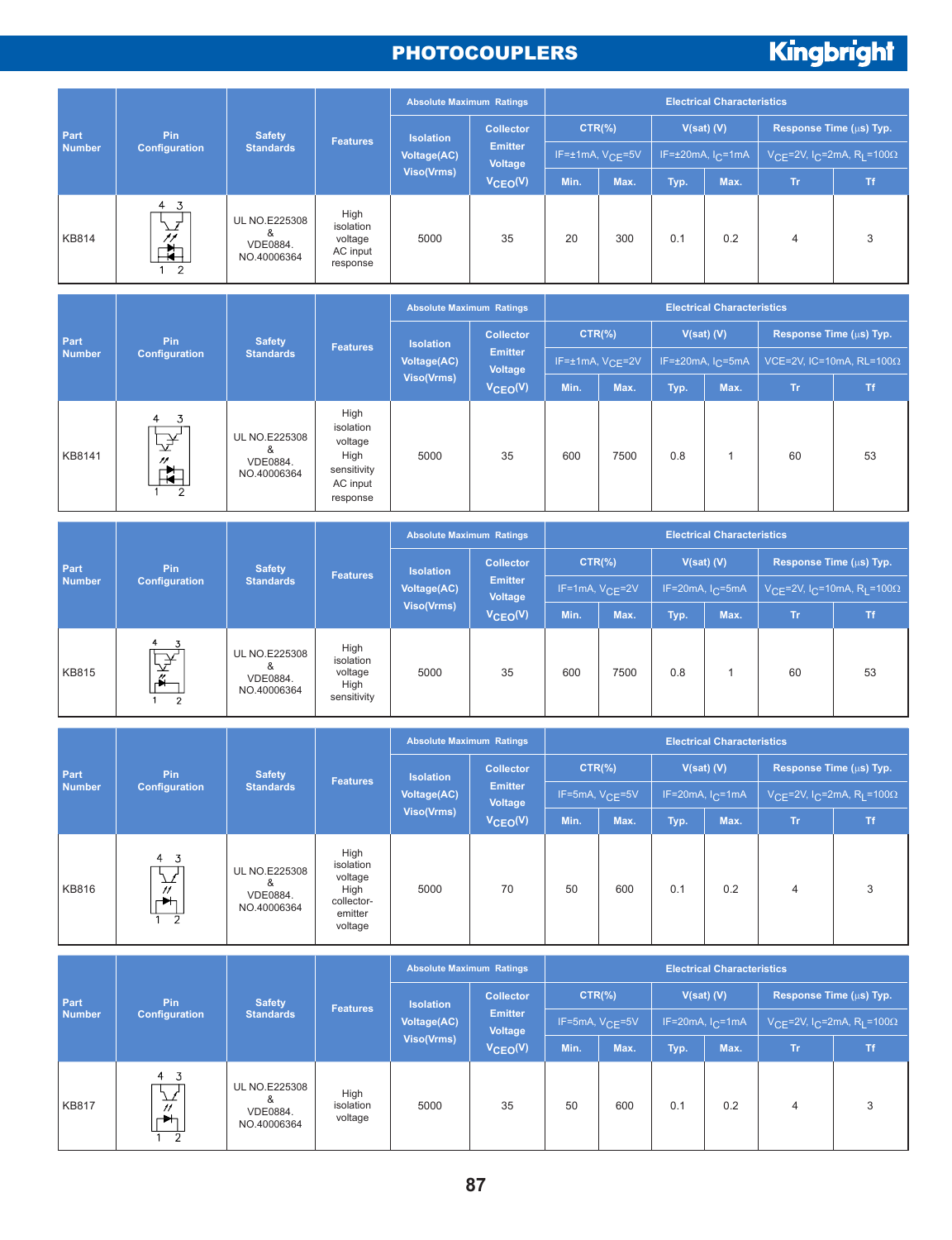#### **PHOTOCOUPLERS**

|               |                                                           |                                |                                          | <b>Absolute Maximum Ratings</b>  | <b>Electrical Characteristics</b> |            |                          |                |                              |                                                                        |           |
|---------------|-----------------------------------------------------------|--------------------------------|------------------------------------------|----------------------------------|-----------------------------------|------------|--------------------------|----------------|------------------------------|------------------------------------------------------------------------|-----------|
| Part          | Pin.                                                      | <b>Safety</b>                  | <b>Features</b>                          | <b>Isolation</b>                 | <b>Collector</b>                  | $CTR(\% )$ |                          | $V(sat)$ $(V)$ |                              | Response Time (µs) Typ.                                                |           |
| <b>Number</b> | <b>Configuration</b>                                      | <b>Standards</b>               |                                          | <b>Voltage(AC)</b><br>Viso(Vrms) | <b>Emitter</b><br>Voltage         |            | IF=5mA, $V_{CF}$ =5V     |                | IF=20mA, $I_{\text{C}}$ =1mA | $V_{\text{CF}}$ =2V, I <sub>C</sub> =2mA, R <sub>I</sub> =100 $\Omega$ |           |
|               |                                                           |                                |                                          |                                  | $V_{\text{CEO}}(V)$               | Min.       | Max.                     | Typ.           | Max.                         | <b>Tr</b>                                                              | <b>Tf</b> |
| <b>KB851</b>  | 4 3<br>∀∽<br>$^{\prime\prime}$<br>╺╾▛┽╕<br>$\overline{2}$ | <b>VDE0884.</b><br>NO.40006364 | High<br>collector-<br>emitter<br>Voltage | 5000                             | 350                               |            | $\overline{\phantom{a}}$ | 0.1            | 0.3                          | 4                                                                      | 3         |

| Part<br><b>Number</b> |                                                                                                          |                         |                                                                 | <b>Absolute Maximum Ratings</b> |                           |                      |           |                          | <b>Electrical Characteristics</b> |                                                                                              |           |
|-----------------------|----------------------------------------------------------------------------------------------------------|-------------------------|-----------------------------------------------------------------|---------------------------------|---------------------------|----------------------|-----------|--------------------------|-----------------------------------|----------------------------------------------------------------------------------------------|-----------|
|                       | Pin.                                                                                                     | <b>Safety</b>           |                                                                 | <b>Isolation</b>                | Collector                 |                      | $CTR(\%)$ |                          | $V(sat)$ $(V)$                    | Response Time (µs) Typ.                                                                      |           |
|                       | Configuration                                                                                            | <b>Standards</b>        | <b>Features</b>                                                 | <b>Voltage(AC)</b>              | <b>Emitter</b><br>Voltage | IF=1mA, $V_{CF}$ =2V |           |                          |                                   | IF=20mA, I <sub>C</sub> =100mA $\sqrt{C_F}$ =2V, I <sub>C</sub> =20mA, R <sub>I</sub> =1000Ω |           |
|                       |                                                                                                          |                         |                                                                 | Viso(Vrms)                      | $V_{\text{CEO}}(V)$       | Min.                 | Max.      | Typ.                     | Max.                              | Tr.                                                                                          | <b>Tf</b> |
| KB852                 | 4<br>J.<br>$\overline{\blacktriangleleft}$<br>ے ب<br>$\overline{\mathbf{v}}$<br>$\overline{\phantom{a}}$ | VDE0884.<br>NO.40006364 | High<br>collector-<br>emitter<br>voltage<br>High<br>sensitivity | 5000                            | 350                       | 1000                 | 15000     | $\overline{\phantom{a}}$ | 1.2                               | 100                                                                                          | 20        |

|               |                                                               |                                                             |                                          | <b>Absolute Maximum Ratings</b> |                           |                      |            |                   | <b>Electrical Characteristics</b> |                                                                        |           |
|---------------|---------------------------------------------------------------|-------------------------------------------------------------|------------------------------------------|---------------------------------|---------------------------|----------------------|------------|-------------------|-----------------------------------|------------------------------------------------------------------------|-----------|
| Part          | Pin.                                                          | <b>Safety</b>                                               | <b>Features</b>                          | <b>Isolation</b>                | <b>Collector</b>          |                      | $CTR(\% )$ | $V(sat)$ $(V)$    |                                   | Response Time (µs) Typ.                                                |           |
| <b>Number</b> | <b>Configuration</b>                                          | <b>Standards</b>                                            |                                          | <b>Voltage(AC)</b>              | <b>Emitter</b><br>Voltage | IF=5mA, $V_{CE}$ =5V |            | IF=20mA, $IC=1mA$ |                                   | $V_{\text{CF}}$ =2V, I <sub>C</sub> =2mA, R <sub>I</sub> =100 $\Omega$ |           |
|               |                                                               |                                                             |                                          | Viso(Vrms)                      | $V_{\text{CEO}}(V)$       | Min.                 | Max.       | Typ.              | Max.                              | <b>Tr</b>                                                              | <b>Tf</b> |
| KB817-B       | 4 <sub>3</sub><br>$\Delta$<br>$^{\prime\prime}$<br>┍┻╬<br>- 2 | <b>UL NO.E225308</b><br>&<br><b>VDE0884.</b><br>NO.40006364 | High<br>isolation<br>voltage<br>SMD Type | 5000                            | 35                        | 50                   | 600        | 0.1               | 0.2                               | $\overline{4}$                                                         | 3         |

|                |                                                                                     |                                                                      |                              | <b>Absolute Maximum Ratings</b> |                                  |           |                      |              | <b>Electrical Characteristics</b> |                                                                        |           |
|----------------|-------------------------------------------------------------------------------------|----------------------------------------------------------------------|------------------------------|---------------------------------|----------------------------------|-----------|----------------------|--------------|-----------------------------------|------------------------------------------------------------------------|-----------|
| Part           | <b>Pin</b>                                                                          | <b>Safety</b>                                                        |                              | <b>Isolation</b>                | <b>Collector</b>                 | $CTR(\%)$ |                      | $V(sat)$ (V) |                                   | Response Time (µs) Typ.                                                |           |
| <b>Number</b>  | <b>Configuration</b>                                                                | <b>Standards</b>                                                     | <b>Features</b>              | <b>Voltage(AC)</b>              | <b>Emitter</b><br><b>Voltage</b> |           | IF=5mA, $V_{CE}$ =5V |              | IF=20mA, $I_C$ =1mA               | V <sub>CE</sub> =2V, I <sub>C</sub> =2mA, R <sub>L</sub> =100 $\Omega$ |           |
|                |                                                                                     |                                                                      |                              | <b>Viso(Vrms)</b>               | $V_{\text{CEO}}(V)$              | Min.      | Max.                 | Typ.         | Max.                              | Tr.                                                                    | <b>Tf</b> |
| <b>KB817-M</b> | $\overline{4}$<br>$\overline{3}$<br>$^{\prime\prime}$<br>$\blacktriangleright$<br>2 | <b>UL NO.E225308</b><br>&<br>VDE0884.<br>NO.40006364                 | High<br>isolation<br>voltage | 5000                            | 35                               | 50        | 600                  | 0.1          | 0.2                               | $\overline{4}$                                                         | 3         |
|                |                                                                                     | <b>Electrical Characteristics</b><br><b>Absolute Maximum Ratings</b> |                              |                                 |                                  |           |                      |              |                                   |                                                                        |           |
|                |                                                                                     |                                                                      |                              |                                 |                                  |           |                      |              |                                   |                                                                        |           |
|                |                                                                                     |                                                                      |                              |                                 |                                  |           |                      |              |                                   |                                                                        |           |
| Part           | Pin                                                                                 | <b>Safety</b>                                                        | <b>Features</b>              | <b>Isolation</b>                | <b>Collector</b>                 | $CTR(\%)$ |                      | $V(sat)$ (V) |                                   | Response Time (µs) Typ.                                                |           |
| <b>Number</b>  | <b>Configuration</b>                                                                | <b>Standards</b>                                                     |                              | <b>Voltage(AC)</b>              | <b>Emitter</b><br>Voltage        |           | IF=1mA, $V_{CE}$ =2V |              | IF=20mA, $I_C$ =1mA               | V <sub>CE</sub> =2V, I <sub>C</sub> =2mA, R <sub>L</sub> =100 $\Omega$ |           |
|                |                                                                                     |                                                                      |                              | <b>Viso(Vrms)</b>               | $V_{\text{CEO}}(V)$              | Min.      | Max.                 | Typ.         | Max.                              | Tr.                                                                    | Tf.       |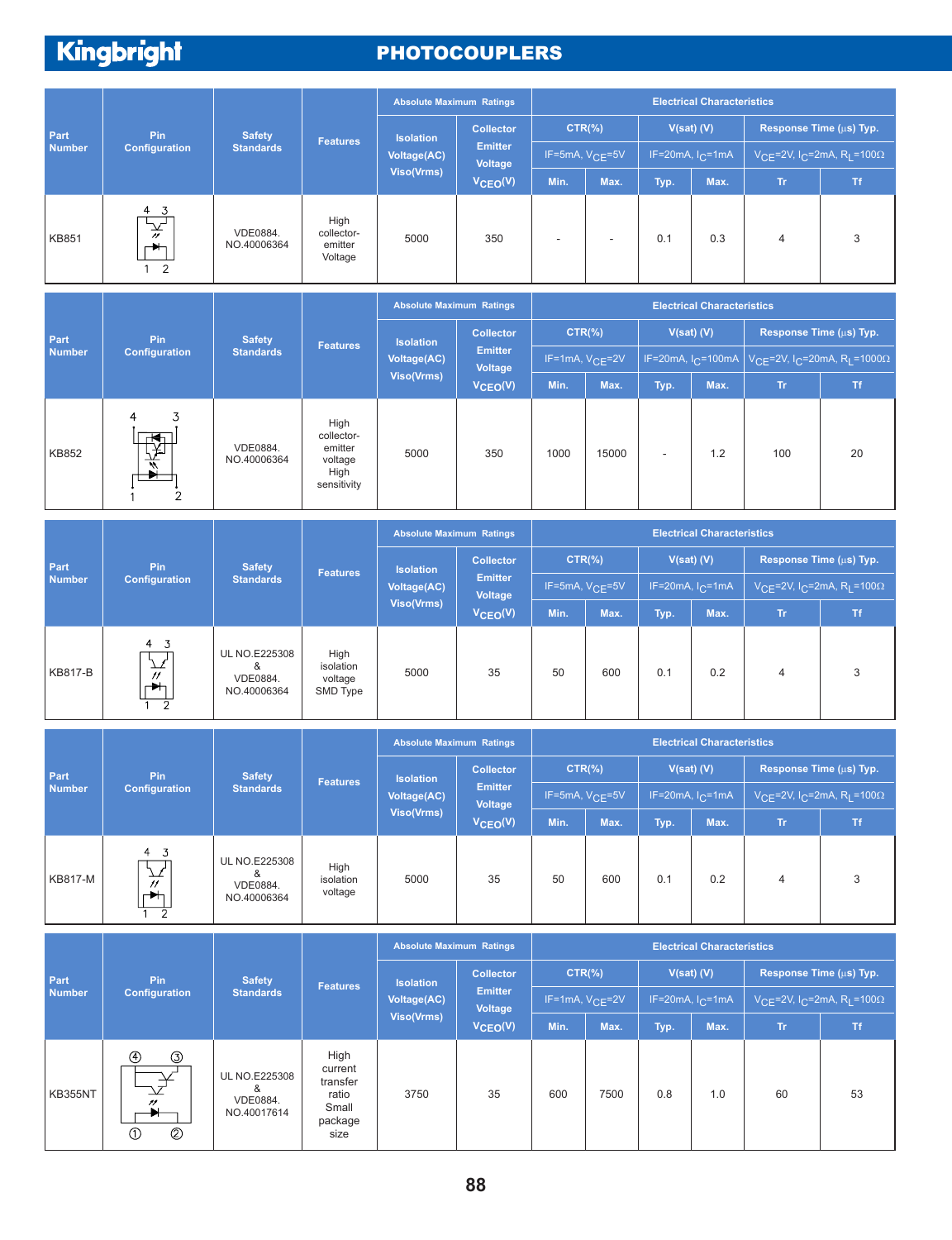#### **PHOTOCOUPLERS**

# Kingbright

| Part           |                                                                                           |                           |                                                                      |                    | <b>Absolute Maximum Ratings</b> |      |                             |                          | <b>Electrical Characteristics</b> |                |                                                                 |  |
|----------------|-------------------------------------------------------------------------------------------|---------------------------|----------------------------------------------------------------------|--------------------|---------------------------------|------|-----------------------------|--------------------------|-----------------------------------|----------------|-----------------------------------------------------------------|--|
|                | Pin                                                                                       | <b>Safety</b>             |                                                                      | <b>Isolation</b>   | <b>Collector</b>                |      | $CTR$ (%)                   |                          | $V(sat)$ $(V)$                    |                | Response Time (µs) Typ.                                         |  |
| <b>Number</b>  | <b>Configuration</b>                                                                      | <b>Standards</b>          | <b>Features</b>                                                      | <b>Voltage(AC)</b> | <b>Emitter</b><br>Voltage       |      | IF=5mA, V <sub>CE</sub> =5V |                          | IF=20mA, $I_C$ =1mA               |                | $V_{CE}$ =2V, I <sub>C</sub> =2mA, R <sub>L</sub> =100 $\Omega$ |  |
|                |                                                                                           |                           |                                                                      | Viso(Vrms)         | $V_{\text{CEO}}(V)$             | Min. | Max.                        | Typ.                     | Max.                              | Tr.            | Tf.                                                             |  |
| <b>KB356NT</b> | $\circledS$<br>$^{\circledR}$<br>$\overline{\nu}$<br>$^{\circledR}$<br>$\odot$            | <b>UL NO.E225308</b><br>& | High<br>collector-<br>emitter<br>Voltage<br>Small<br>package<br>size | 3750               | 80                              | 50   | 600                         | 0.1                      | 0.2                               | 6              | 8                                                               |  |
| KB357NT        | $\circledS$<br>⊕<br>⊻<br>$^{\prime\prime}$<br>$\blacksquare$<br>$^{\circledR}$<br>$\odot$ | VDE0884.<br>NO.40017614   | Small<br>package<br>size                                             | 3750               | 35                              | 50   | 600                         | $\overline{\phantom{a}}$ | 0.2                               | $\overline{4}$ | 3                                                               |  |

|               |                                                                      |                                                      |                                               | <b>Absolute Maximum Ratings</b> |                           |                              |           |                                      | <b>Electrical Characteristics</b> |                           |           |
|---------------|----------------------------------------------------------------------|------------------------------------------------------|-----------------------------------------------|---------------------------------|---------------------------|------------------------------|-----------|--------------------------------------|-----------------------------------|---------------------------|-----------|
| Part          | Pin.                                                                 | <b>Safety</b>                                        | <b>Features</b>                               | <b>Isolation</b>                | <b>Collector</b>          |                              | $CTR(\%)$ | $V(sat)$ $(V)$                       |                                   | Response Time (µs) Typ.   |           |
| <b>Number</b> | <b>Configuration</b>                                                 | <b>Standards</b>                                     |                                               | Voltage(AC)                     | <b>Emitter</b><br>Voltage | IF=±1mA, V <sub>CE</sub> =5V |           | IF= $\pm 20$ mA, I <sub>C</sub> =1mA |                                   | $VCF=2V, IC=2mA, RI=100Ω$ |           |
|               |                                                                      |                                                      |                                               | <b>Viso(Vrms)</b>               | $V_{\text{CEO}}(V)$       | Min.                         | Max.      | Typ.                                 | Max.                              | Tr.                       | <b>Tf</b> |
| KB354NT       | $^{\circ}$<br>จ<br>$^{\prime\prime}$<br>$^{\circledR}$<br>$^{\circ}$ | <b>UL NO.E225308</b><br>&<br>VDE0884.<br>NO.40017614 | AC.input<br>response<br>Small<br>package size | 3750                            | 35                        | 20                           | 400       | 0.1                                  | 0.2                               | $\overline{4}$            | 3         |

|                 |                                                     |                                                      |                                                                         | <b>Absolute Maximum Ratings</b> |                           |      |                      |              | <b>Electrical Characteristics</b>    |                           |           |
|-----------------|-----------------------------------------------------|------------------------------------------------------|-------------------------------------------------------------------------|---------------------------------|---------------------------|------|----------------------|--------------|--------------------------------------|---------------------------|-----------|
| Part            | Pin                                                 | <b>Safety</b>                                        | <b>Features</b>                                                         | <b>Isolation</b>                | <b>Collector</b>          |      | $CTR$ $%$            | $V(sat)$ (V) |                                      | Response Time (µs) Typ.   |           |
| <b>Number</b>   | Configuration                                       | <b>Standards</b>                                     |                                                                         | <b>Voltage(AC)</b>              | <b>Emitter</b><br>Voltage |      | $IF=\pm 1mA, VCF=2V$ |              | IF= $\pm 20$ mA, I <sub>C</sub> =1mA | $VCF=2V, IC=2mA, RI=100Ω$ |           |
|                 |                                                     |                                                      |                                                                         | Viso(Vrms)                      | $V_{\text{CEO}}(V)$       | Min. | Max.                 | Typ.         | Max.                                 | Tr.                       | <b>Tf</b> |
| <b>KB3541NT</b> | $^{\circledR}$<br>ك<br>$^{\circledR}$<br>$\bigcirc$ | <b>UL NO.E225308</b><br>&<br>VDE0884.<br>NO.40017614 | AC.input<br>response<br>High<br>sensitivity<br>Small<br>package<br>size | 3750                            | 35                        | 450  | 7400                 | 0.8          | 1.0                                  | 60                        | 53        |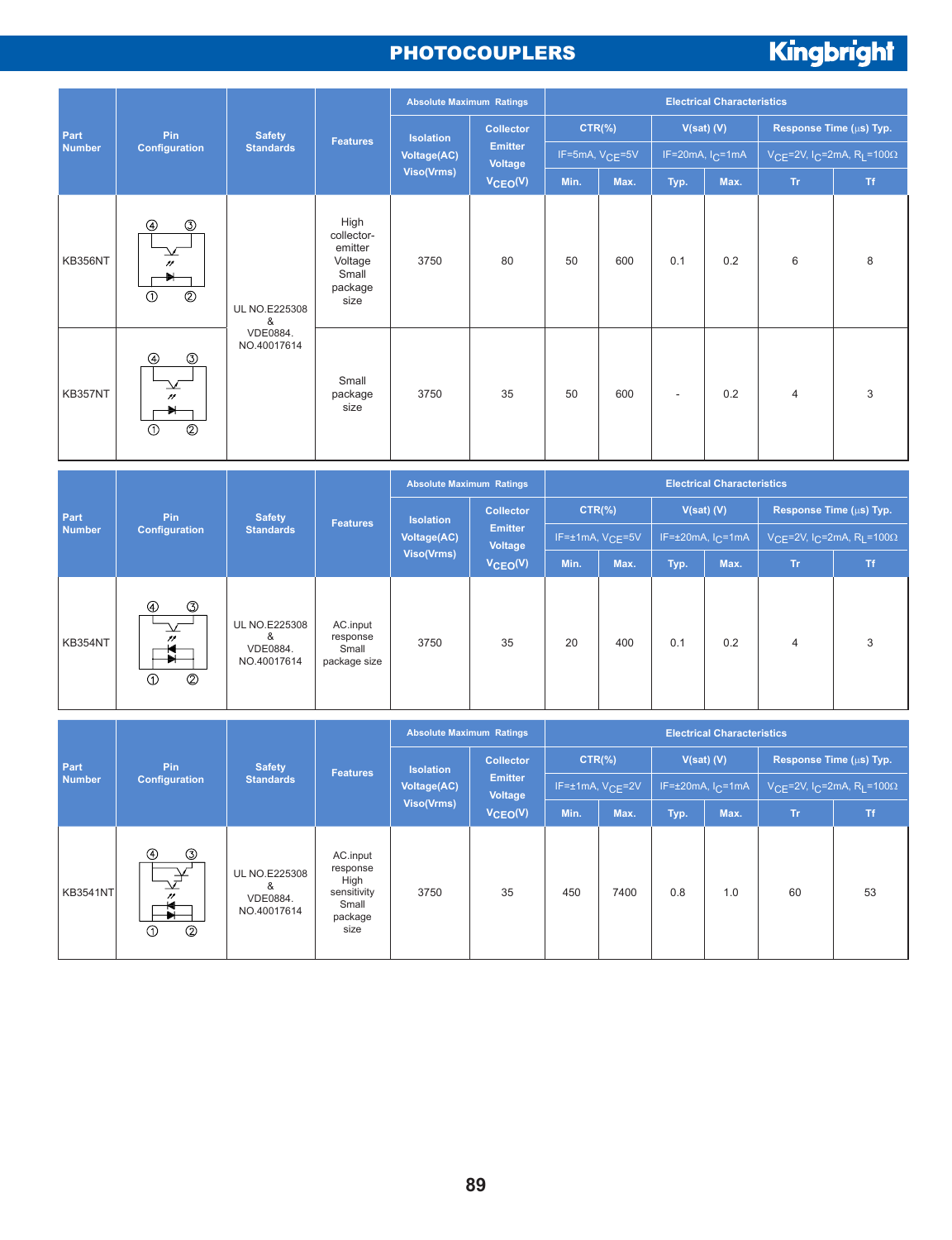#### **PHOTOCOUPLERS**



2. Tolerance is ±0.5mm(0.02 ") unless otherwise noted.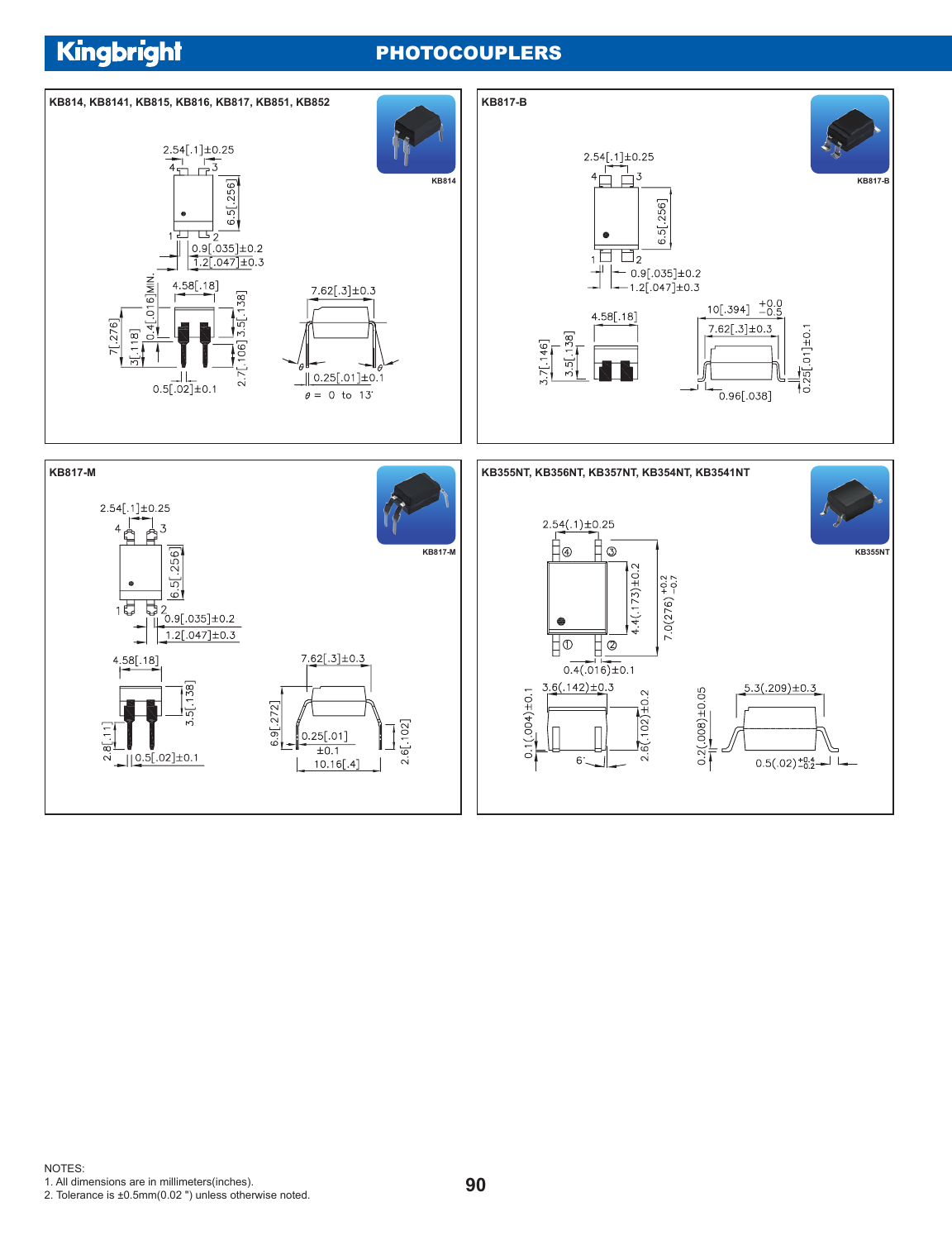#### PHOTO INTERRUPTERS

# Kingbright

| <b>Part Number</b> | <b>Pin Configuration</b>                                                                                       | <b>Material</b> | $\lambda$ P       |        | <b>CTR</b>  |         |        | VCE(SAT)     |         | Rise Time $(\mu s)$ | Fall Time $(\mu s)$ |
|--------------------|----------------------------------------------------------------------------------------------------------------|-----------------|-------------------|--------|-------------|---------|--------|--------------|---------|---------------------|---------------------|
|                    |                                                                                                                |                 | (nm)              | IF(mA) | $V_{CE}(V)$ | Typ.(%) | IF(mA) | IC(mA)       | Max.(V) | Typ.                | Typ.                |
| KTIR0511S          | $\circledcirc$<br>$^{\circledR}$<br>╈<br>$\frac{\partial^2}{\partial \phi^2}$<br>$\circledS$<br>$^{\circledR}$ | GaAs/SiC        | $\bullet$<br>940  | 20     | 5           | 10      | 40     | $\mathbf{1}$ | 0.4     | 5                   | 4                   |
| KTIR0611S          | $\oplus$<br>$\circled{1}$<br>$\mathscr{G}_{\mathscr{G}}$<br>$\circledcirc$                                     | GaAs/SiC        | $\bullet$<br>940  | 20     | 5           | 14      | 40     | $\mathbf{1}$ | 0.4     | 5                   | $\overline{4}$      |
| <b>KTIR0311S</b>   | $\circled{0}$<br>$\circledast$<br>11 k<br>- ල<br>$\circledcirc$                                                | GaAs/SiC        | $\bigcirc$<br>940 | 20     | 5           | 38      | 40     | $\mathbf{1}$ | 0.4     | 5                   | $\overline{4}$      |
| KTIR0411S          | $\circledcirc$<br>$\cdot$ $\circledast$<br>¥<br>$\mathcal{G}_{\mathcal{S}_i}$<br>$\circledcirc$<br>$\odot$     | GaAs/SiC        | C<br>940          | 20     | 5           | 38      | 40     | $\mathbf{1}$ | 0.4     | 5                   | 4                   |







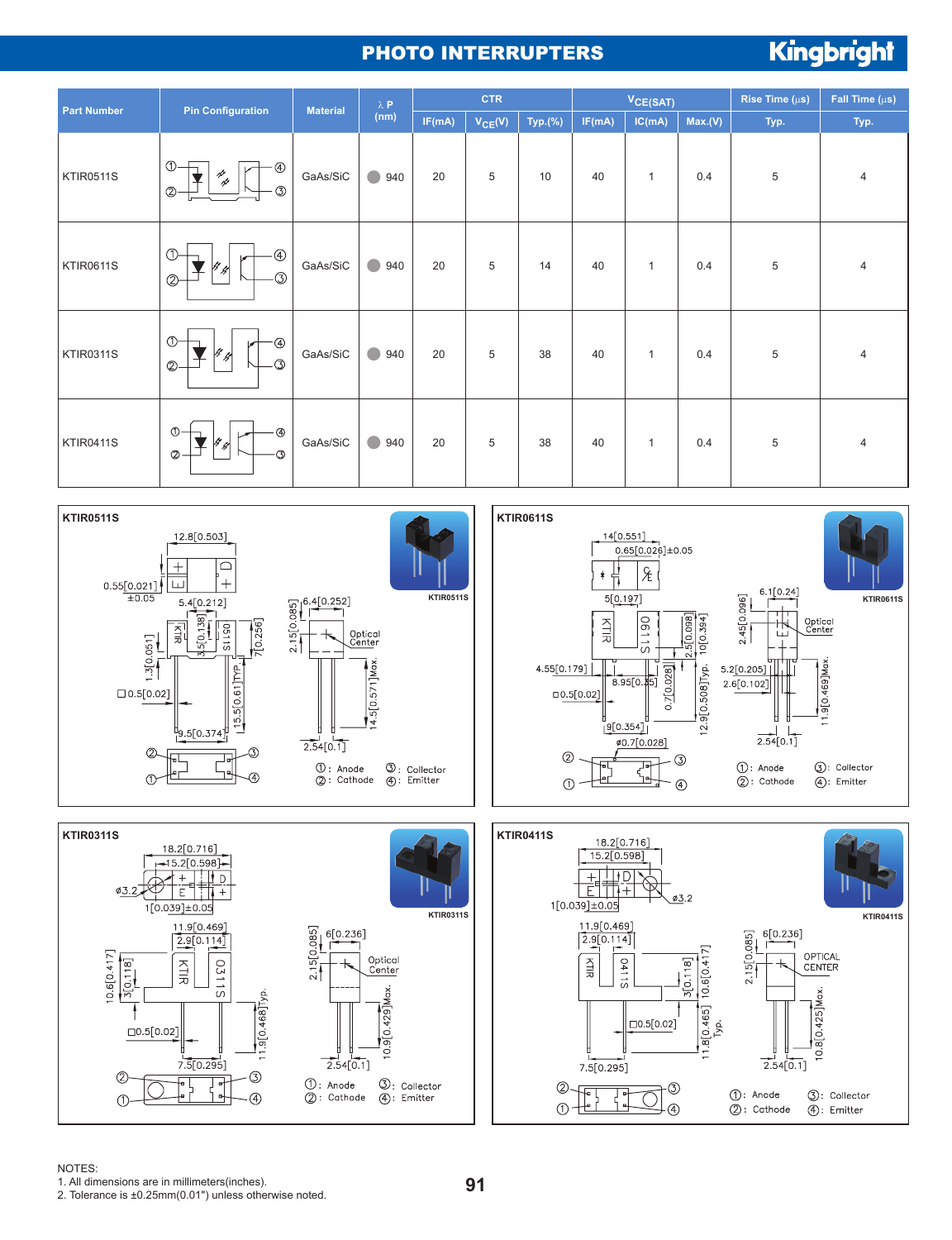#### PHOTO INTERRUPTERS

| <b>Part Number</b> | <b>Pin Configuration</b>                             | <b>Material</b> | $\lambda$ P |        | <b>CTR</b>  |         | $V_{CE(SAT)}$ |        |         | Rise Time $(\mu s)$ | Fall Time $(\mu s)$ |
|--------------------|------------------------------------------------------|-----------------|-------------|--------|-------------|---------|---------------|--------|---------|---------------------|---------------------|
|                    |                                                      |                 | (nm)        | IF(mA) | $V_{CE}(V)$ | Typ.(%) | IF(mA)        | IC(mA) | Max.(V) | Typ.                | Typ.                |
| KTIR0911S          | $\circledcirc$<br>④<br>$\circledS$<br>$\circledcirc$ | GaAs/SiC        | G<br>940    | 20     | 5           | 9.5     | 40            |        | 0.4     | 5                   | $\overline{4}$      |
| KRA021             | → ④<br>$\circ$<br>$\oslash$ $\sim$<br>-0 Q           | GaAs/SiC        | 940         | 10     | 2           | 18      | 20            | 0.25   | 0.4     | 15                  | 15                  |

|                    |                                                         |                 |                     | IC $(\mu A)$           |        |               |         | Rise Time (µs) | Fall Time $(\mu s)$ |
|--------------------|---------------------------------------------------------|-----------------|---------------------|------------------------|--------|---------------|---------|----------------|---------------------|
| <b>Part Number</b> | <b>Pin Configuration</b>                                | <b>Material</b> | $\lambda$ P<br>(nm) | $V_{CE} = 5V$ , IF=5mA |        | $V_{CE(SAT)}$ |         |                |                     |
|                    |                                                         |                 |                     | Typ.                   | IF(mA) | IC(mA)        | Max.(V) | Typ.           | Typ.                |
| KRB031             | -o C<br>$A \circ \rightarrow$<br>K <sub>o</sub><br>⊣⊸ Е | GaAs/SiC        | 940                 | 150                    | 20     | 0.05          | 0.4     | 8              | 10                  |